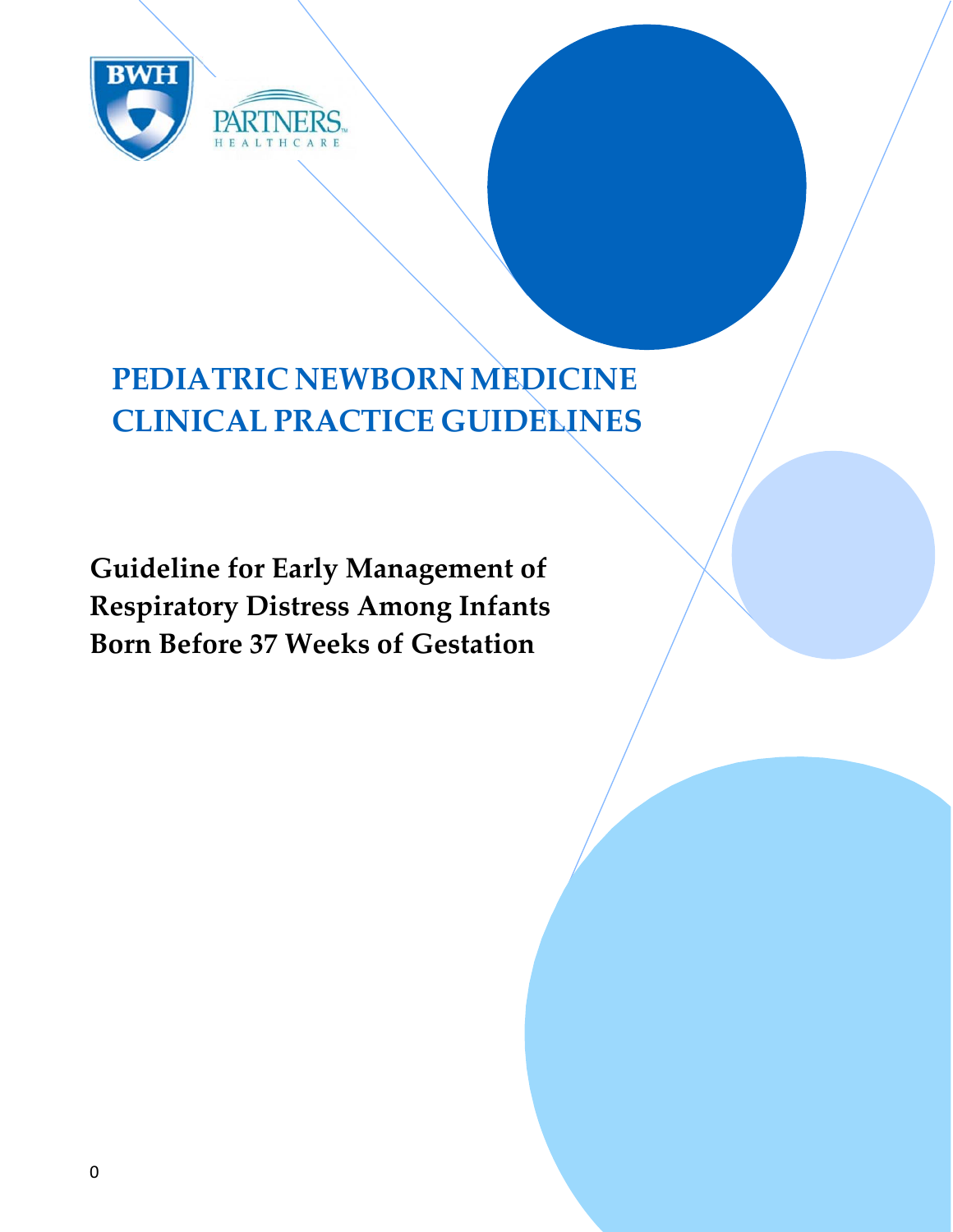

**Points of emphasis/Primary changes in practice:**

 **Initial approach depends on gestational age:** 

- **<26 weeks: low threshold for intubation and surfactant administration followed by volume targeted ventilation**
- **27‐33 weeks: trial of CPAP preferred approach**
- **>33 weeks: CPAP or INSURE**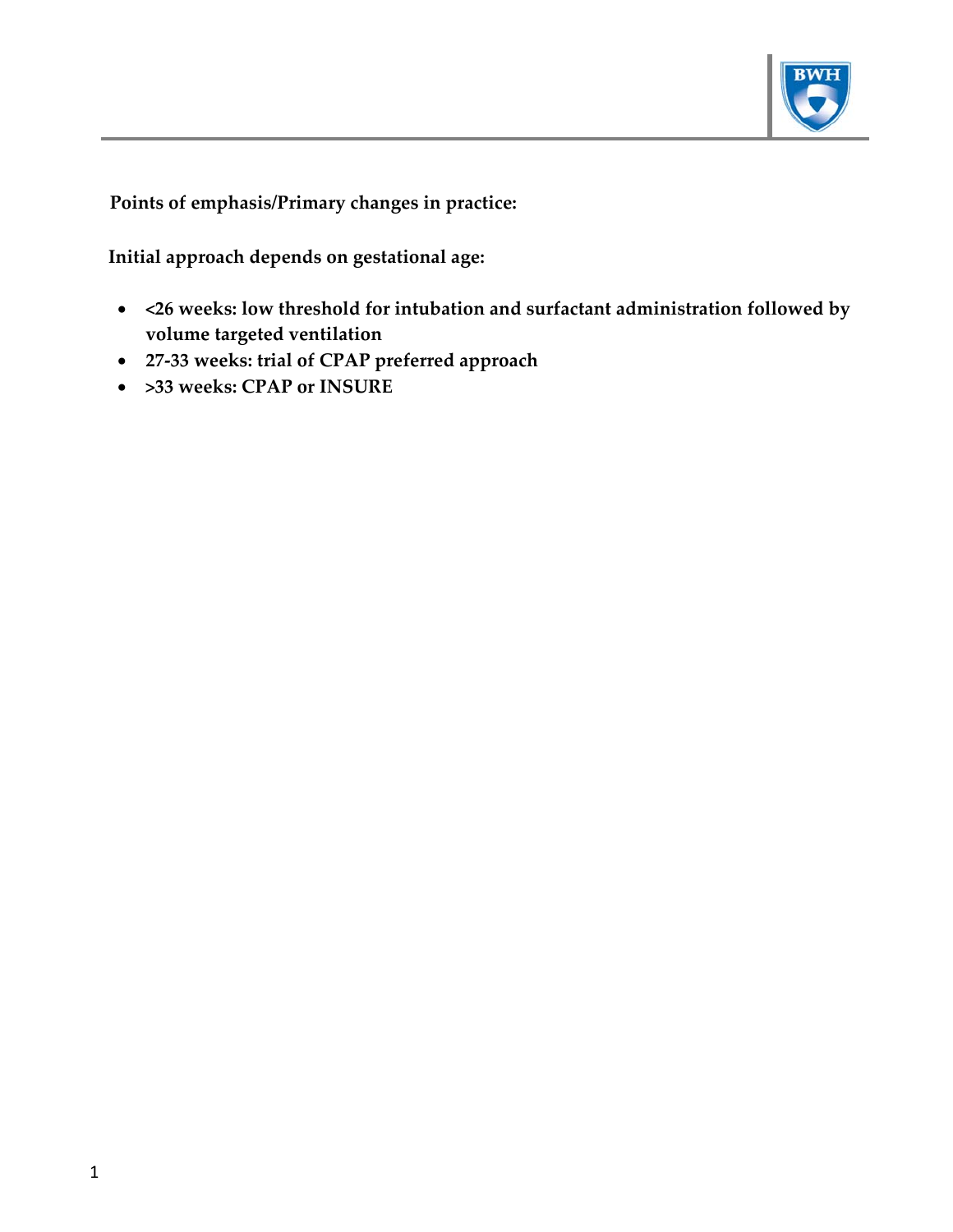| <b>Clinical Guideline</b>  | Early Management of Respiratory Distress Among Infants Born Before |
|----------------------------|--------------------------------------------------------------------|
|                            | 37 Weeks of Gestation                                              |
| <b>Implementation Date</b> | November 27, 2017                                                  |
| Due for CPC Review         | November 27, 2018                                                  |
| <b>Contact Person</b>      | Medical Director of Respiratory Therapy                            |
|                            | Director of Respiratory Therapy                                    |
| <b>Approved By</b>         | Pediatric Newborn Medicine Clinical Practice Council _ 10/19/17    |
|                            | CWN PPG 12/10/2017                                                 |
|                            | BWH SPP Steering 12/17/2017                                        |
|                            | Nurse Executive Board/CNO 01/08/2018                               |
|                            |                                                                    |

This is a clinical practice guideline. While the guideline is useful in approaching the Early Management of Respiratory Distress Among Infants Born Before 37 Weeks of Gestation, clinical judgement and / or new evidence may favor an alternative plan of care, the rationale for which should be documented in the medical record. It is expected that clinicians will use these guidelines in conjunction with frequent clinical assessments that incorporate close serial physical examinations as well as radiographic and laboratory data.

## **I. Purpose:**

The purpose of these guidelines is to establish a framework of optimal management of respiratory distress and failure among infants born preterm to support normal lung development and avoid complications such as pneumothorax or other air leaks and Bronchopulmonary Dysplasia (BPD).

# **IIa. Nursing PPG's**

All CPGs reflect the NICU Nursing Standards of Care. All relevant nursing PPGs are listed below.

NICU/SCN Standards of Care NICU/SCN B.1 Arterial and Venous Blood Drawing NICU/SCN B.6 Blood Gas Sampling NICU/SCN N.4 Placement and Use of Nasal/Oral Feeding Tube NICU/SCN O.1 Use of Vented Oral Gastric Feeding Tube (OGT) with Continuous Positive Airway Pressure (CPAP) in the NICU NICU/SCN O.4 High and Low Flow O2 Administration via Nasal Cannula NICU N.1 Neutral Head Positioning Guidelines NICU S.2 Endotrachial Tube Suctioning

# **IIb. Respiratory Care Policies and Procedures**

All CPGs reflect the relevant respiratory care policies and procedures. The specific policies and procedures pertaining to this CPG will be updated and linked to this document as soon as possible.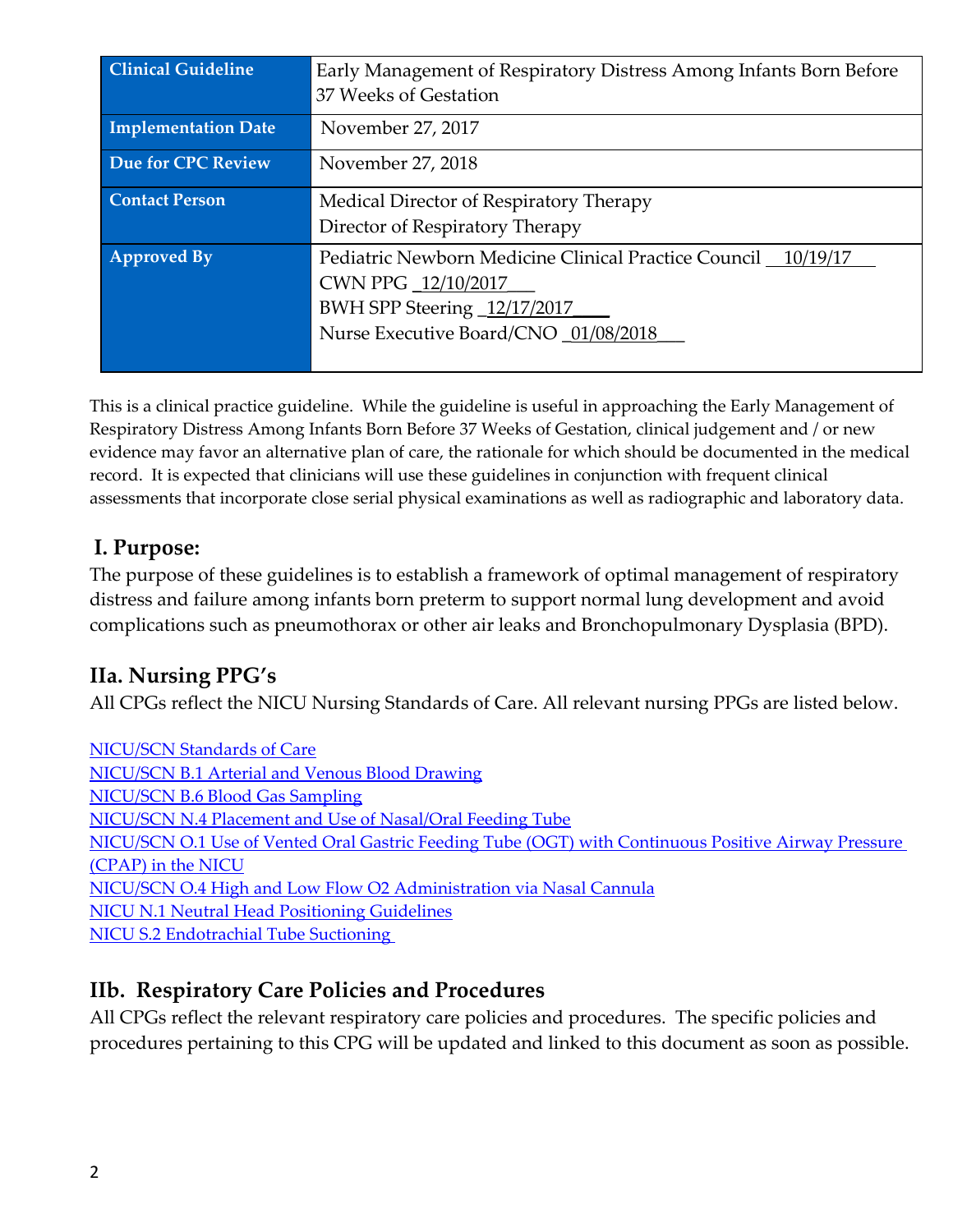# **III. Clinical Management of Respiratory Distress, stratified by gestational age.**

There are significant differences in the clinical course of respiratory distress and failure among infants born at different gestational ages. We therefore propose individualized approaches to care for three major gestational age groups: i) at or before 26 weeks, ii) 27‐33 weeks and iii) beyond 33 weeks.

## **A. Infants born at or before 26 weeks of gestation**

We strongly encourage consideration of **early intubation and surfactant administration** in this most vulnerable population.

- We recommend that, if clinically indicated, infants in this group undergo intubation in the delivery room and be brought to the NICU on gentle NeoPuff ventilation. In the NICU, the following interventions will be promptly administered: chest x‐ray confirmation of optimal endotracheal tube placement, surfactant administration ideally within 1 hour of birth, and initiation of volume targeted ventilation.
- If these infants do not receive surfactant and are on CPAP in the early stages of their disease course, noninvasive support should be limited to CPAP 6 cm and FiO2 0.30 before opting to intubate and administer surfactant. This should preferably be administered via mask and bubble, rather than prongs and ventilator CPAP.
- If these infants are on mechanical ventilation, we propose the use of the Drager ventilator with a volume-targeted ventilation strategy, beginning at 4 ml/kg to permit the infants to self‐wean.
- When on minimal settings, we encourage extubation to CPAP with the use of caffeine to increase respiratory drive and enhance extubation success. This will require close clinical vigilance to identify early signs of failure and need for re‐intubation.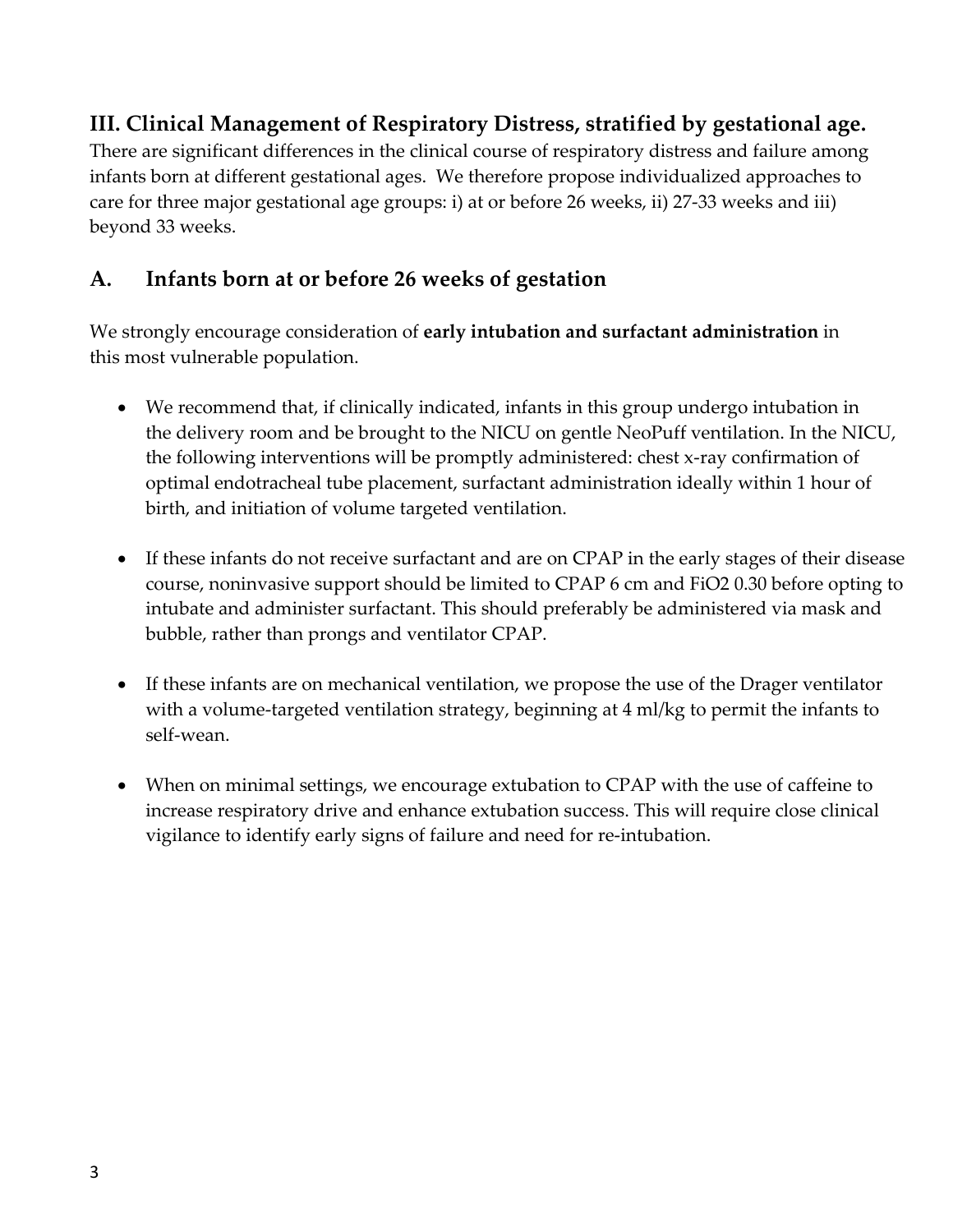# **B. Infants born at 27‐33 weeks of gestation**

These babies may be more robust than the <27 week babies and nasal CPAP is the preferred mode of respiratory support beginning in the delivery room and delivered by nasal mask and bubble. This approach is worth trying even for the baby who requires brief PPV for perinatal resuscitation, provided their work of breathing and saturations are acceptable.

- In order for CPAP to be effective, CPAP should be initiated as soon as possible after the baby is born. Once the CPAP device is on, it should not be removed for pictures, baths and lengthy exams. As always the bedside team will assess whether mask or prongs need to be interchanged based on the baby's nasal condition and overall respiratory circumstances.
- Similar thresholds for intubation and surfactant are recommended, as follows: 27‐30 weeks (CPAP 6 and FiO2 > 0.30) and 30‐33 weeks (CPAP 7 and FiO2 > 0.30).
- Caffeine treatment is recommended within the first 12 postnatal hours in all babies <30 weeks and as indicated among those born >30 weeks of gestation.

Additional points of emphasis include:

- frequent clinical assessments should be done to recognize early failure of CPAP
- blood gas analysis showing adequate gas exchange should not preclude intubation and surfactant administration if the amount of support and work of breathing are high. Specific guidelines for the amount of support considered high are provided for each gestational age group.

# **C. Infants born beyond >33 weeks of gestation**

These infants often compensate very well until they become fatigued and rapidly decompensate. They rapidly become hypoxic and may develop complications such as pneumothoraces, hypotension and apnea. In addition, their initial chest x-rays often are not typical of surfactant deficiency, even when the disorder is present. The clinical progression with a failure to improve rapidly and increasing work of breathing, often is the hallmark of early subclinical surfactant deficiency and assists in separating the disorder from the more benign condition, retained fetal lung fluid.

- Bubble CPAP is preferred as initial therapy for infants in this category who do not show immediate respiratory failure. The same thresholds for intubation and surfactant administration are recommended (CPAP 7 and FiO2 >30%).
- Increased work of breathing often is a more helpful determinant in making the decision to intubate than a blood gas that shows adequate gas exchange among this population of infants to avoid progressive atelectasis and differential aeration among lung segments, both of which predispose to pneumothorax.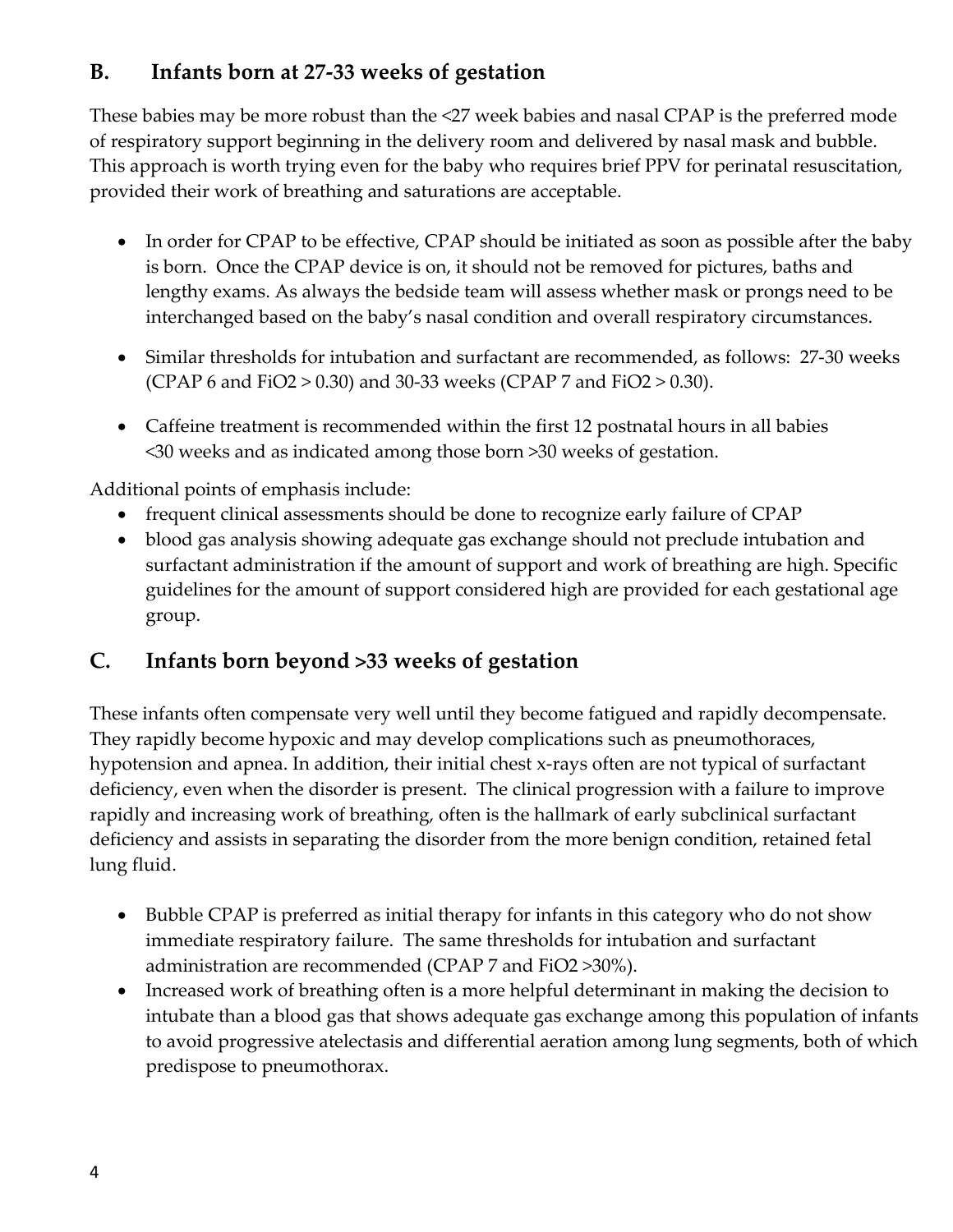# **IV. Additional Considerations**

#### **A. Managing Discomfort**

We advocate non-emergent intubation occur with the benefit of sedation, even recognizing that this might preclude the strict application of the INSURE (INtubate, SURfactant, Extubate) approach. Please see the Clinical Practice Policy for Premedication for Non‐Emergent Endotracheal Intubation in the Neonate referenced here.

Options for analgesia:

- Fentanyl 1‐2 mcg/kg x1 (lowest dose recommended for infants born before 26 weeks of gestation or with known or suspected airway compromise). This is the preferred option due to its rapid onset and shorter duration of action.
- MSO4 0.05‐0.1 mg/kg x1 (lowest dose recommended for infants born before 26 weeks of gestation or with known or suspected airway compromise)

Option for sedation:

• Among infants >33 weeks, the addition of Midazolam 0.1 mg/kg x1 may be considered.

The plan for sedation and analgesia while intubated are beyond the scope of this guideline. However, this is an important consideration.

#### **Subsequent Surfactant Doses**

- There should be close ongoing clinical assessment and consideration of a second dose of surfactant 12 hours after the first dose with the goal of decreasing the risk of pneumothorax and shortening the course of the disease.
- The baby might especially benefit if he/she has received the initial dose of surfactant beyond one hour of age
- Additional doses of surfactant may be administered beyond 12 hours of age, as long as the infant is still <48 hours old.

#### **B. INSURE Approach**

Until we gain additional experience with this approach in older infants, we do not recommend the INSURE approach for infants born <32 weeks gestation

#### **C. Guidelines for NIPPV**

NIPPV has no role in the management of early stages of RDS, rather it is a modality that has been used to avoid re-intubation in the later stages of evolving lung disease. Specific guidelines for the use of NIPPV will be included in the "Care of the ELBW" imperative.